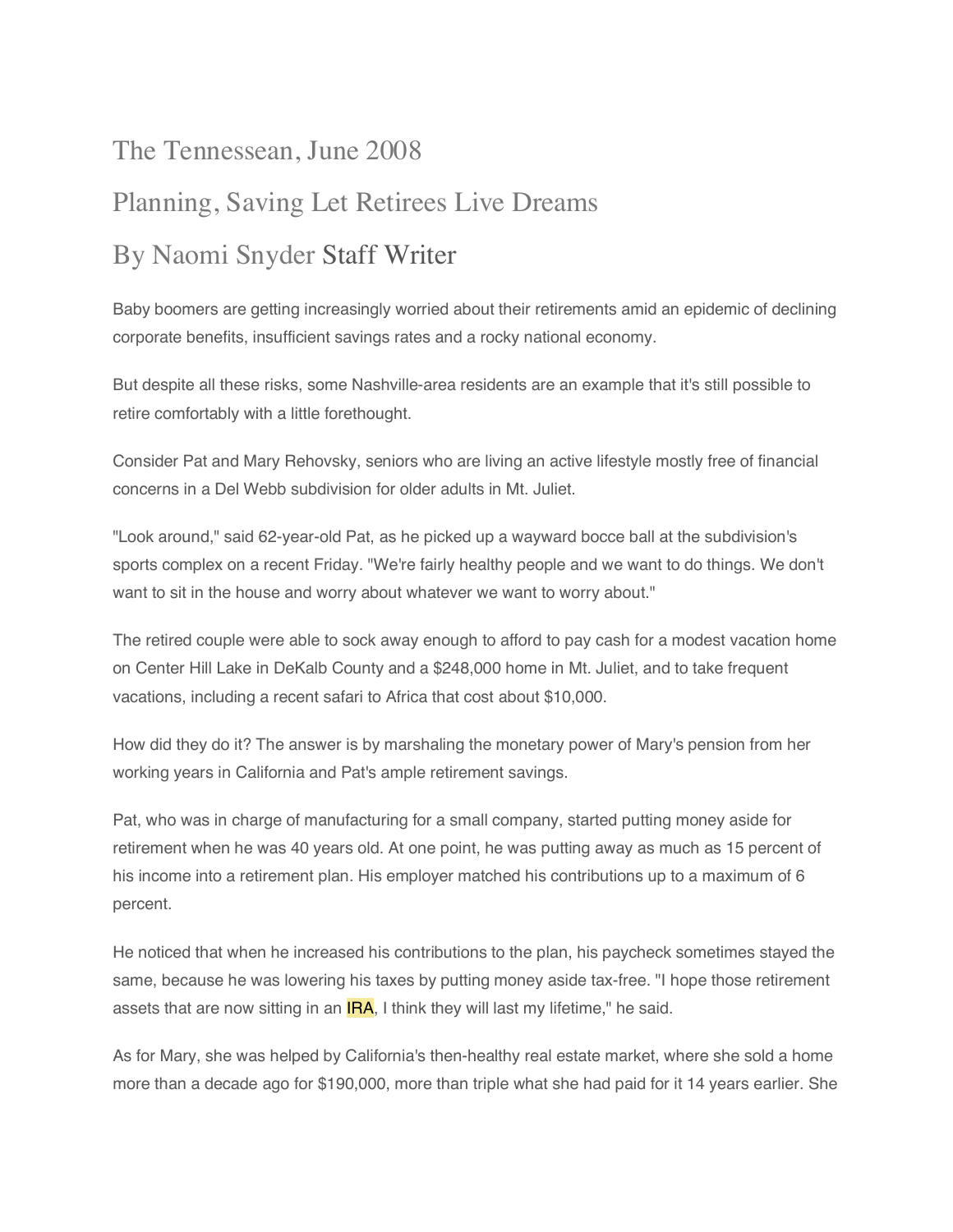also got a pension and retired early at the age of 52 as a welfare case supervisor for the Los Angeles County Department of Public Social Services.

## Build wealth over time

Not everyone can be assured of a pension. The percentage of employers offering a corporate pension has shrunk, in fact, with less than 20 percent of employees saying they're covered by one today, according to a recent study by the Kaiser Family Foundation.

Financial planners say maximizing contributions to retirement plans is one of the best ways to build wealth over time. Here is some other advice that applies no matter what your age:

Put away as much as possible for retirement every year. The federal government allows a maximum contribution to a 401(k) plan at work of \$15,500 per person, but your employer may have different limits. If an employee is over 50, the maximum is \$20,500. If you don't have access to a workplace retirement plan, you can start an **IRA**, or individual retirement account. The maximum contribution this year to an  $IRA$  is \$5,000, or \$6,000 if you're over 50. Plus, you get a tax break.

Calculate how much you will need. There are plenty of calculators online to determine how much you need to save to retire, including one at aarp.org/money. If you save \$500,000 before you retire, for example, you should be able to safely take out at least 4 percent per year or \$20,000 in income, without depleting your savings, according to certified financial planner Bill Garrett in Brentwood.

Factor in health care inflation. Medical inflation is higher than overall inflation. Garrett has begun using an inflation rate of 4 percent, assuming that the elderly face a higher rate of inflation than the overall population because of the relatively high growth rate of medical expenses.

Don't assume you can work until you die. Many people retire because of health problems or because they are laid off from work. Some people are living well into their 90s, meaning their retirement years are about as long as their working years.

Don't put all your money in conservative investments. If you plan to live 30 or 40 years in retirement, you need some investments that will grow, not lose out against inflation like so many CDs and money market accounts. Garrett recommends putting aside enough money in fixed interest investments such as CDs and annuities to last 10 to 12 years and allowing the rest of your money to grow in the stock market.